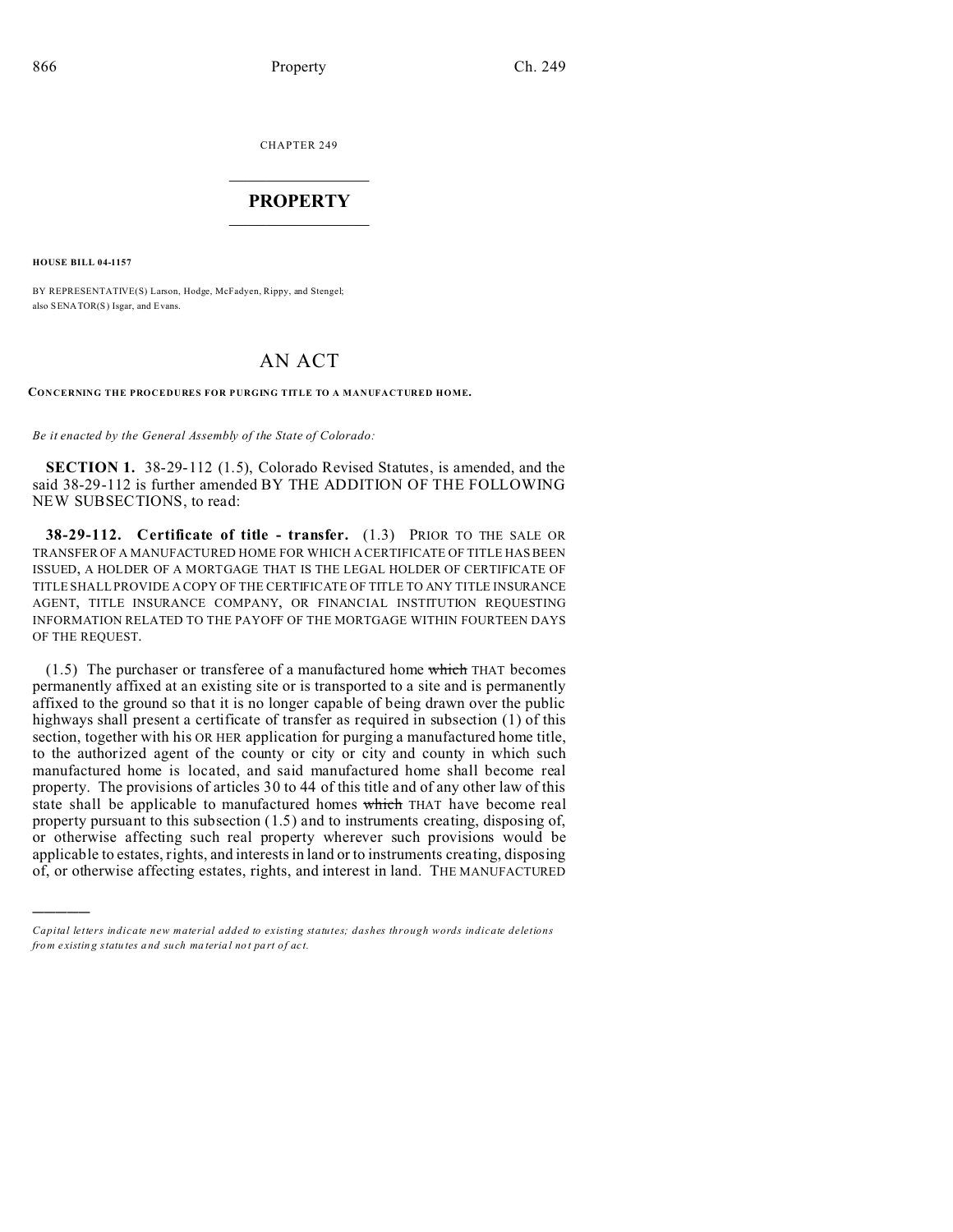### Ch. 249 **Property Property** 867

HOME FOR WHICH A COLORADO CERTIFICATE OF TITLE HAS BEEN ISSUED SHALL CONTINUE TO BE VALUED AND TAXED SEPARATELY FROM THE LAND ON WHICH IT SITS UNTIL SUCH TIME THAT THE MANUFACTURED HOME BECOMES REAL PROPERTY PURSUANT TO THIS SUBSECTION  $(1.5)$ .

(1.7) (a) IF THE CONDITIONS SET FORTH IN PARAGRAPH (b) OF THIS SUBSECTION (1.7) ARE MET, THE LEGAL HOLDER OF THE CERTIFICATE OF TITLE, WITHIN FORTY-FIVE DAYS, SHALL DELIVER TO THE TITLE INSURANCE AGENT WHO IS THE SETTLEMENT AGENT RELATED TO THE SALE OF THE MANUFACTURED HOME THE CERTIFICATE OF TITLE OR EVIDENCE THAT THE HOLDER HAS LOST THE CERTIFICATE OF TITLE AND REQUESTED A DUPLICATE FROM THE DEPARTMENT. THE HOLDER SHALL MAIL OR OTHERWISE DELIVER THE DUPLICATE CERTIFICATE OF TITLE TO THE TITLE INSURANCE AGENT WITHIN FIVE BUSINESS DAYS OF RECEIPT FROM THE DEPARTMENT. UPON RECEIPT FROM THE HOLDER, THE TITLE INSURANCE AGENT SHALL PRESENT THE CERTIFICATE OF TITLE TO THE PERSON IN WHOSE NAME THE CERTIFICATE OF TITLE IS ISSUED OR HIS OR HER AUTHORIZED AGENT OR ATTORNEY TO ALLOW SUCH PERSON TO EXECUTE A FORMAL TRANSFER AS REQUIRED BY SUBSECTION (1) OF THIS SECTION.

(b) THE PROVISIONS OF PARAGRAPH (a) OF THIS SUBSECTION (1.7) SHALL APPLY IF:

(I) A TITLE INSURANCE AGENT ACTS AS A SETTLEMENT AGENT RELATED TO THE SALE OF A MANUFACTURED HOME;

(II) THE MANUFACTURED HOME THAT IS SOLD IS THE SUBJECT OF ONE OR MORE MORTGAGES THAT HAVE BEEN FILED PURSUANT TO SECTION 38-29-128; AND

(III) ALL HOLDERS OF A MORTGAGE ON THE MANUFACTURED HOME THAT HAVE BEEN FILED PURSUANT TO SECTION 38-29-128 HAVE BEEN PAID IN FULL FROM THE PROCEEDS OF THE SALE.

(3) ANY PERSON WHO VIOLATES THE PROVISIONS OF SUBSECTION (1.3) OR (1.7) OF THIS SECTION SHALL BE LIABLE TO AN INJURED PERSON FOR ANY ACTUAL ECONOMIC DAMAGES CAUSED BY THE VIOLATION, TO BE RECOVERED IN A CIVIL ACTION IN A COURT OF COMPETENT JURISDICTION.

**SECTION 2.** 38-29-118 (2), Colorado Revised Statutes, is amended to read:

**38-29-118. Surrender and cancellation of certificate - purge of certificate penalty for violation.** (2) The owner of any manufactured home for which a Colorado certificate of title has been issued, upon its being permanently affixed to the ground so that it is no longer capable of being drawn over the public highways, may surrender his certificate of title thereto and file with the authorized agent of the county or city and county in which such manufactured home is located a request for purging of the mobile MANUFACTURED home title; and, upon said owner's procuring the consent thereto of the holders of any mortgages noted on the certificate of title and shown to be unreleased, said manufactured home shall become real property. The provisions of articles 30 to 44 of this title and of any other law of this state shall be applicable to manufactured homes which have become real property pursuant to this subsection (2) and to instruments creating, disposing of, or otherwise affecting such real property wherever such provisions would be applicable to estates, rights, and interests in land or to instruments creating, disposing of, or otherwise affecting